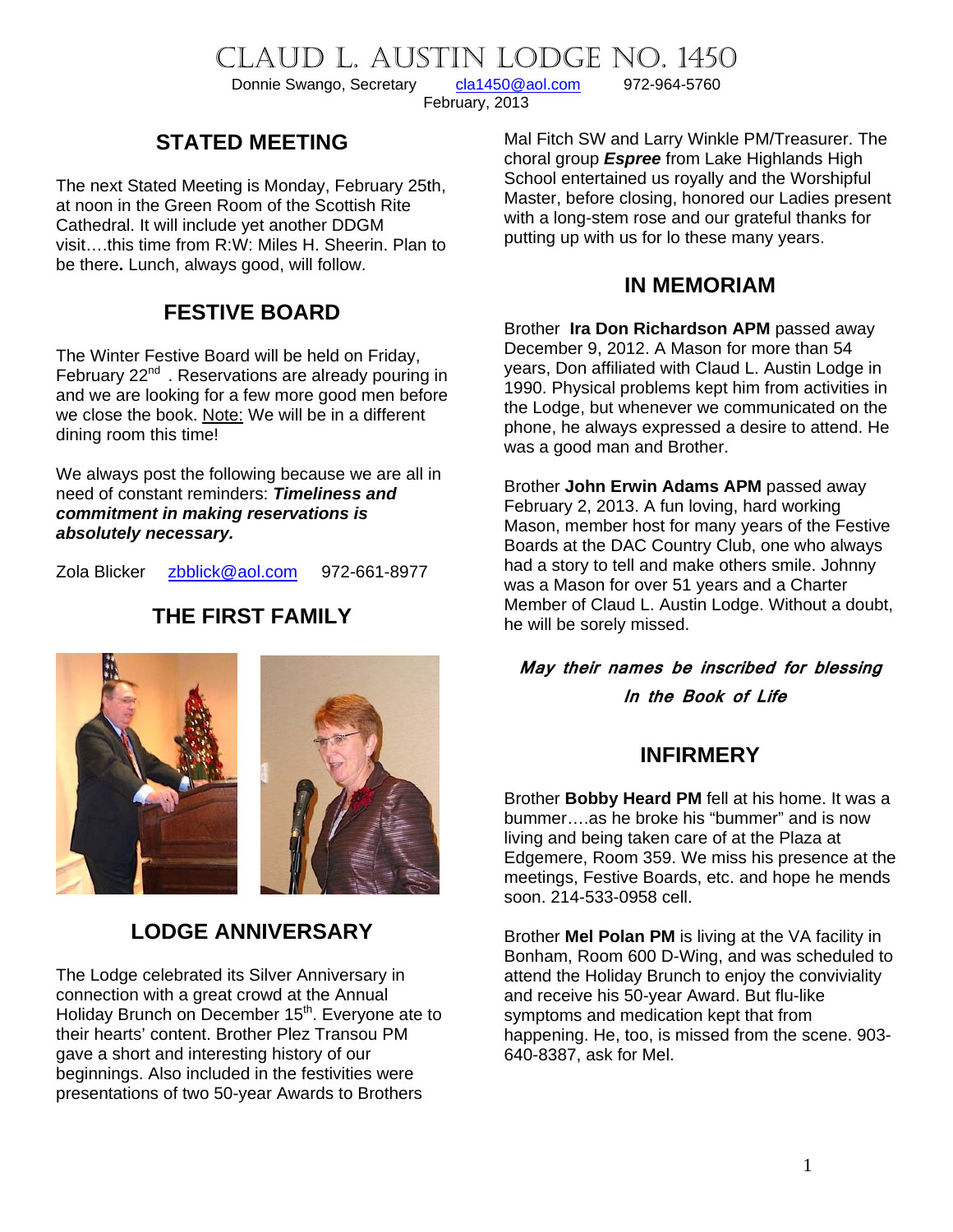Brother **Bob Sparks APM** had both knees replaced, but not to worry, he still has his signature mustache. He appears to be doing well and is not

letting all that surgery keep him down….just like a Doctor! 469-223-5366 cell.

Give them a call….or better yet, go see them.

If you know of anyone in our Lodge's family who is sick or distressed, please let me know so we can all share in wishing them well for a quick and complete recovery.

#### **GRAND LODGE**

We are all proud that our Worshipful Past Master and Chaplain Wendell P. Miller has changed his title forever. For a while, he will be known as Right Worshipful, then for a year it will be Most Worshipful, and finally will settle back to Right Worshipful ad infinitum. Brother Miller was duly elected and installed as R:W: Grand Junior Warden on December 8<sup>th</sup>. CONGRATULATIONS, R:W: Sir!!

There were, for consideration, some 26 new resolutions and 1 carry-over resolution. Some passed, some failed…but rest assured, other than some personnel changes, Masonry in Texas remains the same….and, sadly, for the past 50 + years, membership is still on the decline.

It's not just deaths and it's not just new memberships, as much of the problem is keeping the members we have. And there is nothing in the offing to change the tide.

## **STATE OF THE UNION**

You cannot legislate the poor into prosperity, by legislating the wealthy out of prosperity. What one person receives without working for, another person must work for without receiving.

The government cannot give to anybody anything that the government does not first take from somebody else.

You cannot multiply wealth by dividing it.

When half of the people get the idea that they do not have to work, because the other half is going to take care of them, and when the other half gets the idea that it does no good to work because

somebody else is going to get what they work for, that is the beginning of the end of any nation!

#### **HMMMM!**

Q. What do bulletproof vests, fire escapes, windshield wipers, and laser printers all have in common?

A. All were invented by women.

\_\_\_\_\_\_\_\_\_\_\_\_\_\_\_\_\_\_\_\_\_\_\_\_\_\_\_\_

In the 1400's a law was set forth in England that a man was allowed to beat his wife with a stick no thicker than his thumb. Hence we have 'the rule of thumb'

#### **WOMEN AREN'T THE ONLY BLONDES**

A blond man shouts frantically into the phone "My wife is pregnant and her contractions are only two minutes apart!"

"Is this her first child?" asks the Doctor. "No!" he shouts, "this is her husband!"

#### **2013 CALENDAR**

Please take note, so you won't forget or have to ask…even though it's listed every quarter.

| Festive Board<br><b>Stated Meeting</b> | FEBRUARY<br>Friday, February 22<br>Monday, February 25  |
|----------------------------------------|---------------------------------------------------------|
| Stated Meeting<br><b>Festive Board</b> | MAY<br>TUESDAY, May 28<br>Friday, May 31                |
| Installation                           | JUNE<br>Monday, June 24                                 |
| Festive Board<br>Stated Meeting        | <b>AUGUST</b><br>Friday, August 23<br>Monday, August 26 |
| <b>Festive Board</b><br>Stated Meeting | NOVEMBER<br>Friday, November 22<br>Monday, November 25  |
| Grand Lodge                            | DECEMBER<br>December 5-7                                |